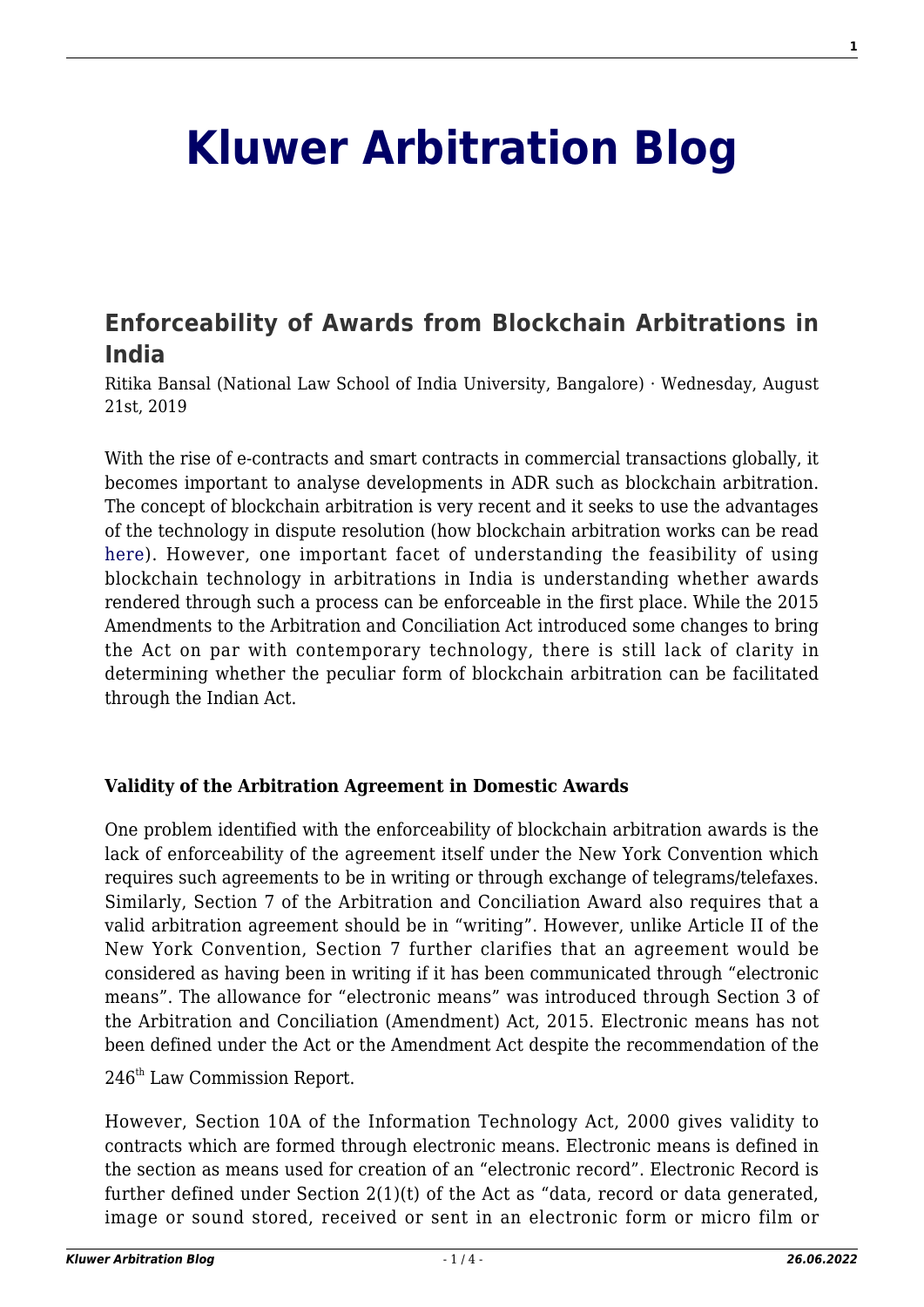computer generated micro fiche". Smart contracts are made up of a series of electronic records which are transmitted and stored by the parties, thereby covering the same within the definition of an "electronic means". Therefore it can be concluded that blockchain arbitration agreements would be valid under the amended Section 7 of the Arbitration and Conciliation Act. The question of whether the Amendment Act would apply or not to particular proceedings would depend on the date of the commencement of [such proceedings](http://arbitrationblog.kluwerarbitration.com/2018/10/16/bcci-v-kochi-untangled-issues/).

# **Difficulty in Determining Territory of the Awarding Country**

India has made the reciprocity reservation under Article I of the New York Convention which means that foreign awards made in only certain Contracting States of the Convention (gazetted by the Central Government) can be enforced in India. As of now,

India has gazetted less than  $1/3^{rd}$  of all of the Contracting States to the Convention.

An exception was carved out in the case of *Transocean Shipping Agency v. Black Sea*

*Shipping*1) where an award of Ukraine was enforced in India despite "Ukraine" not being gazetted officially by the Central Government. However, the reason for the same was that the USSR (which Ukraine was a part of originally) was gazetted by India.

In blockchain arbitration, arbitrators are selected by the dispute resolution service provider once a request for arbitration is made from a smart contract. These arbitrators are usually individuals who have applied to the service providers with their expertise. The arbitral award is then given on the blockchain ledger with the copies of such a decision being made available to the parties on their respective computers (in different countries). The arbitral award in itself, however, cannot be said to have been given in any one country. This then results in the question of whether such an award can be enforced in India in light of the reciprocity clause. A strict interpretation of the Arbitration and Conciliation Act would mean that such an award cannot be enforced in India since the physical space of the internet has not been gazetted by the Central Government. Such an interpretation would, however, be antithetical to the arbitrationfriendly approach being increasingly adopted by India. Conversely, allowing all awards given through blockchain arbitration could result in the intention misuse of such proceedings to prevent the application of the reciprocity reservation of India.

This question is better answered in cases where the service provider approaches an established arbitral institution to render an award. In such a case, the country, where the arbitral institution is established in, can be considered to decide whether the same would pass the test of reciprocity and enforceability in India.

# **Evidence of Arbitral Award**

The provisions for enforceability of a domestic and a foreign arbitral award have been laid down under Sections 36 and 48 of the Arbitration and Conciliation Act respectively. An application made for enforceability of either of such awards should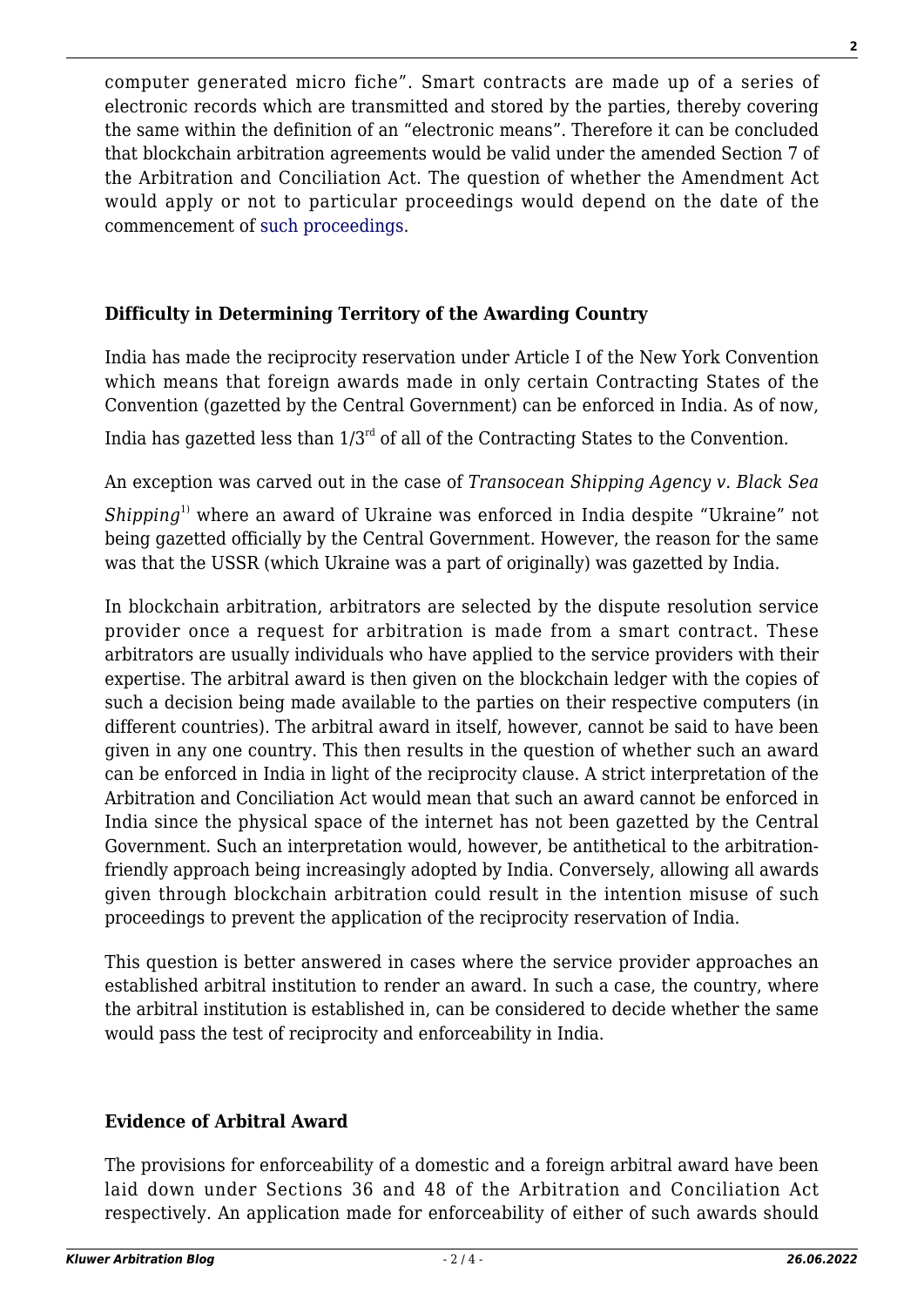include an "original copy" of the award. This becomes difficult in blockchain arbitration since there is no one "original copy" of the award in these arbitrations and the award is put on the network accessible to everyone.

It can, however, be argued that the Act also allows for "duly certified" copies of the original award to be presented to the Court. The mechanism of blockchain theoretically makes it impossible for anyone to merely alter their copy of the arbitration award, which means that a copy of the award taken from the blockchain would be duly certified in itself. To make it more secure, Courts can be allowed access to the blockchain to procure a direct copy of the award.

However, unlike a foreign award<sup>2)</sup>, a domestic award is further required to be stamped in order to be enforced under Section 36 of the Arbitration Act. Section 3 of the Stamp Act read with Schedule I, Article 12 of the Act suggests an arbitral award made in "writing" should be stamped. The question of a "written" arbitral award is similar to the question of a written arbitration agreement discussed above. The Stamp Act currently does not include "electronic means" in the definition of a written arbitral award. Pending a legislative amendment to this effect, the Stamp Act could be read to allow for "electronic" arbitral awards in keeping with the trend demonstrated in the Arbitration and Conciliation Act and the Information Technology Act towards facilitating technological advancements in commercial transactions.

Further, section 17 of the Registration Act requires domestic awards to be registered when it affects rights related to an immovable property. Only such an award which is

then duly stamped and/or registered can be presented to the Court for enforcement<sup>3)</sup>. This means that giving direct access of the blockchain to the enforcing Court would not be sufficient since such an award also needs to be duly stamped and/or registered first. Direct access, in domestic awards, can be given for the purposes of proving the original award while stamping and registering the document. The copy of the award which is then duly stamped and/or registered can be considered as "original" for the purpose of making an application under Section 36 of the Arbitration and Conciliation Act. For foreign awards, direct access can simply be given to the Court in which an application for enforcement of the foreign award is made.

# **Profile Navigator and Relationship Indicator**

Offers 6,200+ data-driven arbitrator, expert witness and counsel profiles and the

*To make sure you do not miss out on regular updates from the Kluwer Arbitration Blog, please subscribe [here](http://arbitrationblog.kluwerarbitration.com/newsletter/). To submit a proposal for a blog post, please consult our [Editorial Guidelines.](http://arbitrationblog.kluwerarbitration.com/editorial-guidelines/)*